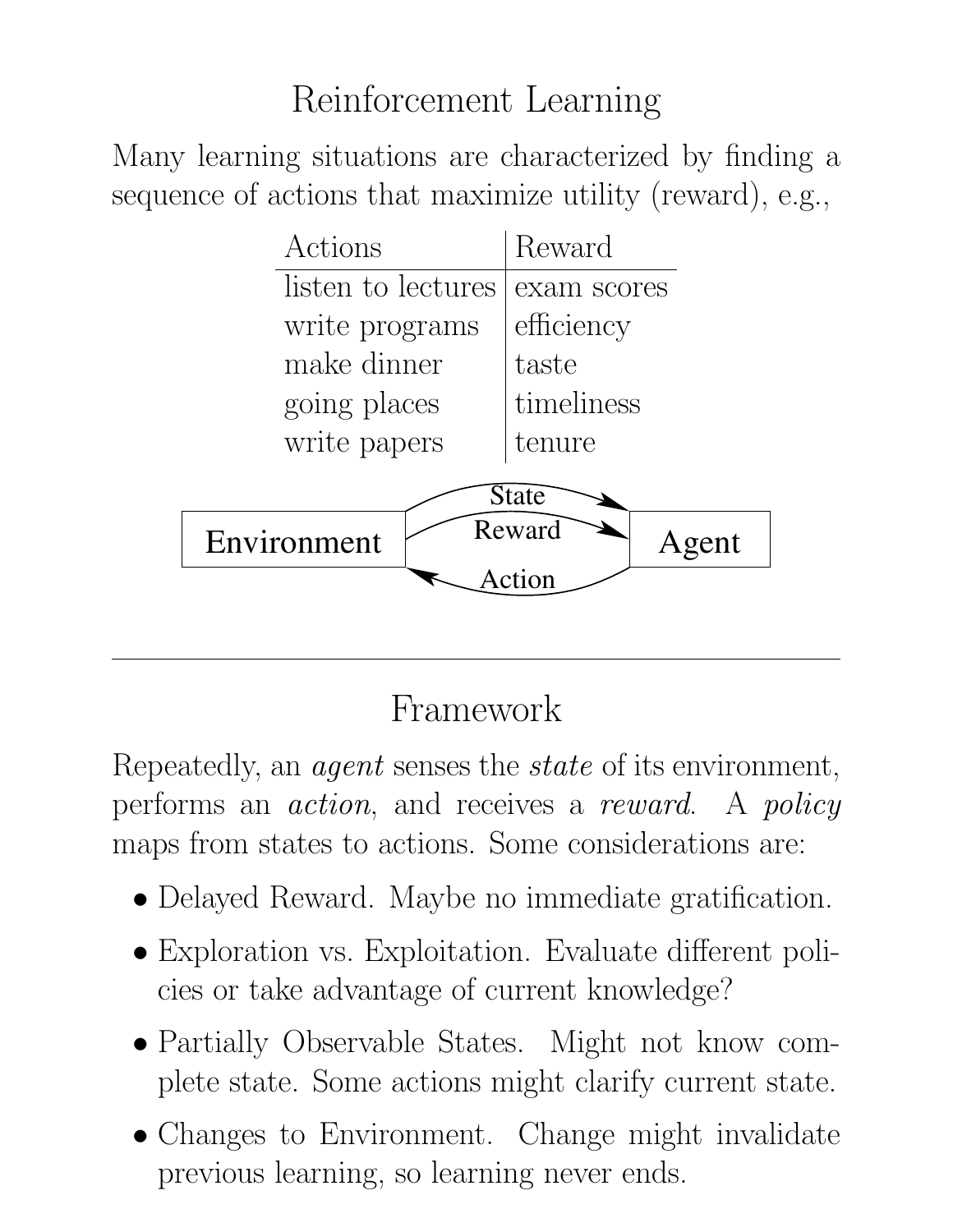#### Markov Decision Processes (MDPs)

A process is Markov if the next state depends only on the current state and action.

S is a finite set of states, one initial and some terminal A is a finite set of actions

At each time point  $t$ ,

The agent senses  $s_t \in S$ 

Performs some action  $a_t \in A$ 

Receives reward  $r_t = r(s_t, a_t)$ 

New state is  $s_{t+1} = \delta(s_t, a_t)$ 

Task is learn policy  $\pi: S \to A$ 

r (reward) and  $\delta$  (state transition) fns. might be probabilistic.  $episode = path from initial to a terminal state.$ 

#### Discounted Reward

Is a large reward in the future better than a smaller reward now? Consider lotto tickets, interest rates, inflation, lifetimes, errors in model.

Discounted cumulative reward is:

$$
V^{\pi}(s_t) = r_t + \gamma r_{t+1} + \gamma^2 r_{t+2} \ldots = \sum_{i=0}^{\infty} \gamma^i r_{t+i}
$$

 $0 \leq \gamma < 1$  is the discount factor.  $\gamma$  closer to 0 (or 1) gives more emphasis to immediate (or future) reward.

Options: total reward, finite horizon, average reward.

Goal: Learn the policy  $\pi*$  that maximizes expected value of  $V^{\pi}$ .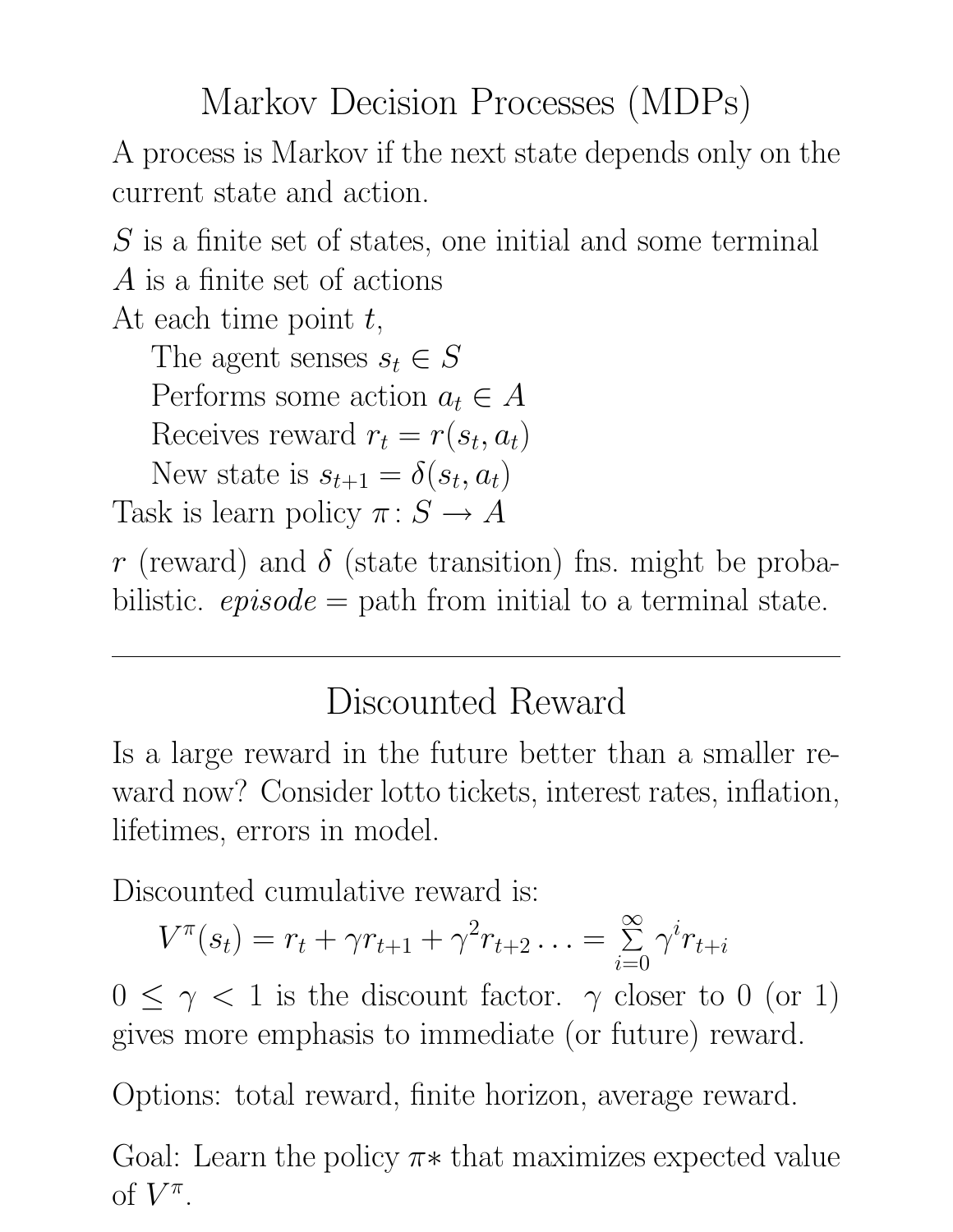## Reinforcement Learning Example

Suppose a robot in this environment.

One terminal square has  $+1$ reward (recharge station).

One terminal square has −1 reward (falling down stairs).



An action to stay put always succeeds.

An action to move to a neighbor square,

succeeds with probability 0.8,

stays in the same square with prob. 0.1,

goes to another neighbor with prob. 0.1

Should the robot try moving left or right?

## Policy Iteration

If the state transition function  $\delta(s, a)$  and the reward function  $r(s, a)$  are known, then *policy iteration* can find the optimal policy  $\pi$ \*.

```
Policy-Iteration(\pi_0)
i \leftarrow 0repeat
    for each state s_j, compute V^{\pi_i}(s_j)Compute \pi_{i+1} so V^{\pi_{i+1}}(s_j) is the action a
         maximizing r(s_j, a) + \gamma V^{\pi_i}(\delta(s_j, a))i \leftarrow i + 1until \pi_i = \pi_{i-1}
```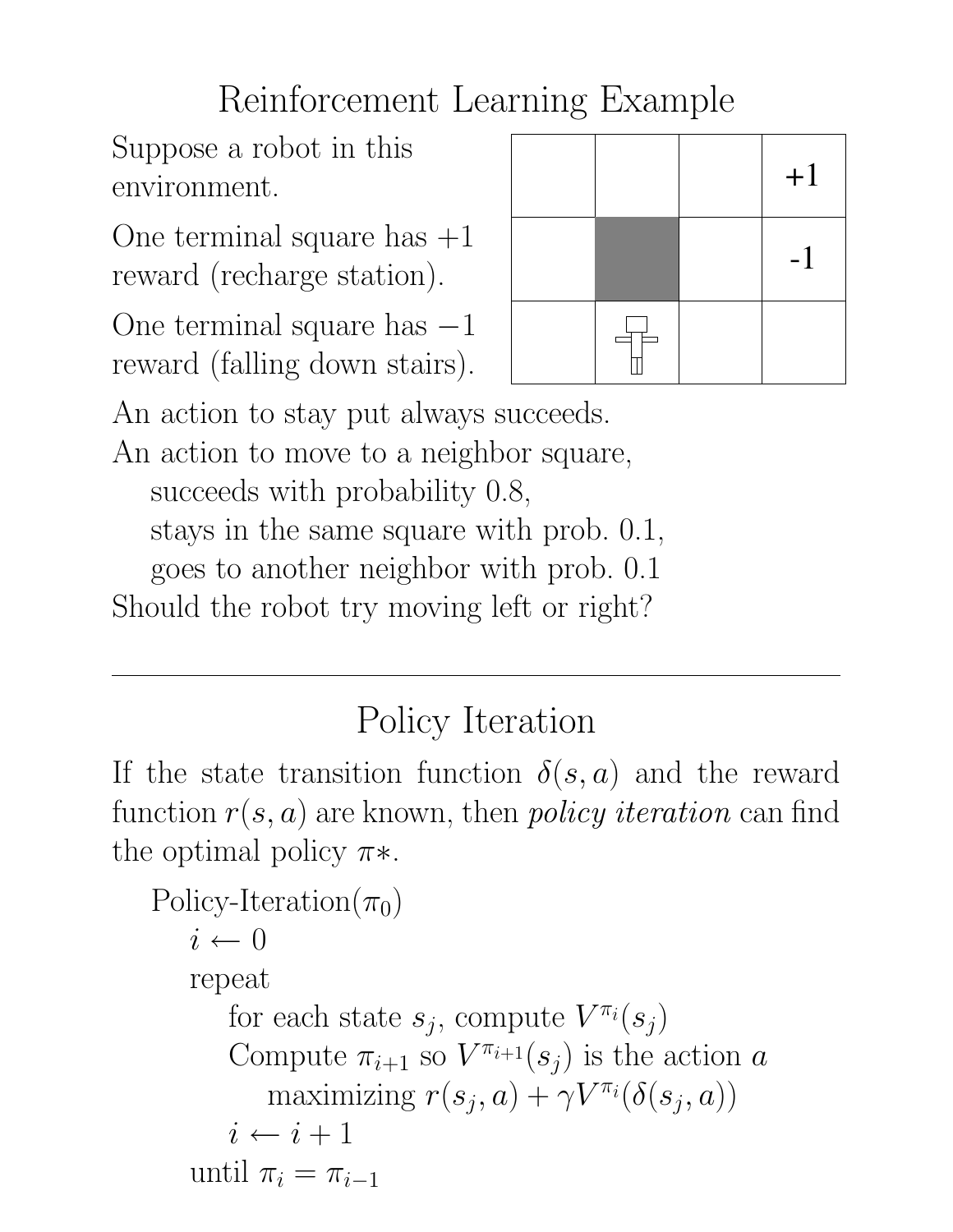Policy Evaluation by Dynamic Programming Can compute  $V^{\pi}(s_j)$  by dynamic programming:

for each state 
$$
s_j
$$
,  $V_0^{\pi}(s_j) \leftarrow 0$   
\n $i \leftarrow 0$   
\nrepeat  
\nfor each state  $s_j$   
\n $V_{i+1}^{\pi}(s_j) \leftarrow r(s_j, \pi(s_j)) + \gamma V_i^{\pi}(\delta(s_j, \pi(s_j)))$   
\n $i \leftarrow i+1$ 

until convergence

If  $\delta$  is probabilistic, then  $V_i^{\pi}$  $\mathcal{I}_{i}^{\pi}(\delta(s_j,\pi(s_j)))$  is:

for each state  $s_k$ ,  $sum \leftarrow sum + \Pr(\delta(s_j, s_k)) V_i^{\pi}$  $\mathcal{I}_i^{\pi}(\delta(s_j,s_k))$ 

#### The Q Function

Define  $Q(s, a)$  to be the expected maximum discounted cumulative reward starting from state s and applying action a.

$$
Q(s,a) = E[r(s,a) + \gamma V^{\pi*}(\delta(s,a))]
$$

The optimal policy  $\pi$ \* corresonds to the action a maximizing  $Q(s, a)$ .

$$
\pi*(s) = \underset{a}{\text{argmax}} Q(s, a)
$$

 $Q(s, a)$  can be redefined recursively:

$$
Q(s, a) = E[r(s, a) + \gamma \max_{a'} Q(\delta(s, a), a')]
$$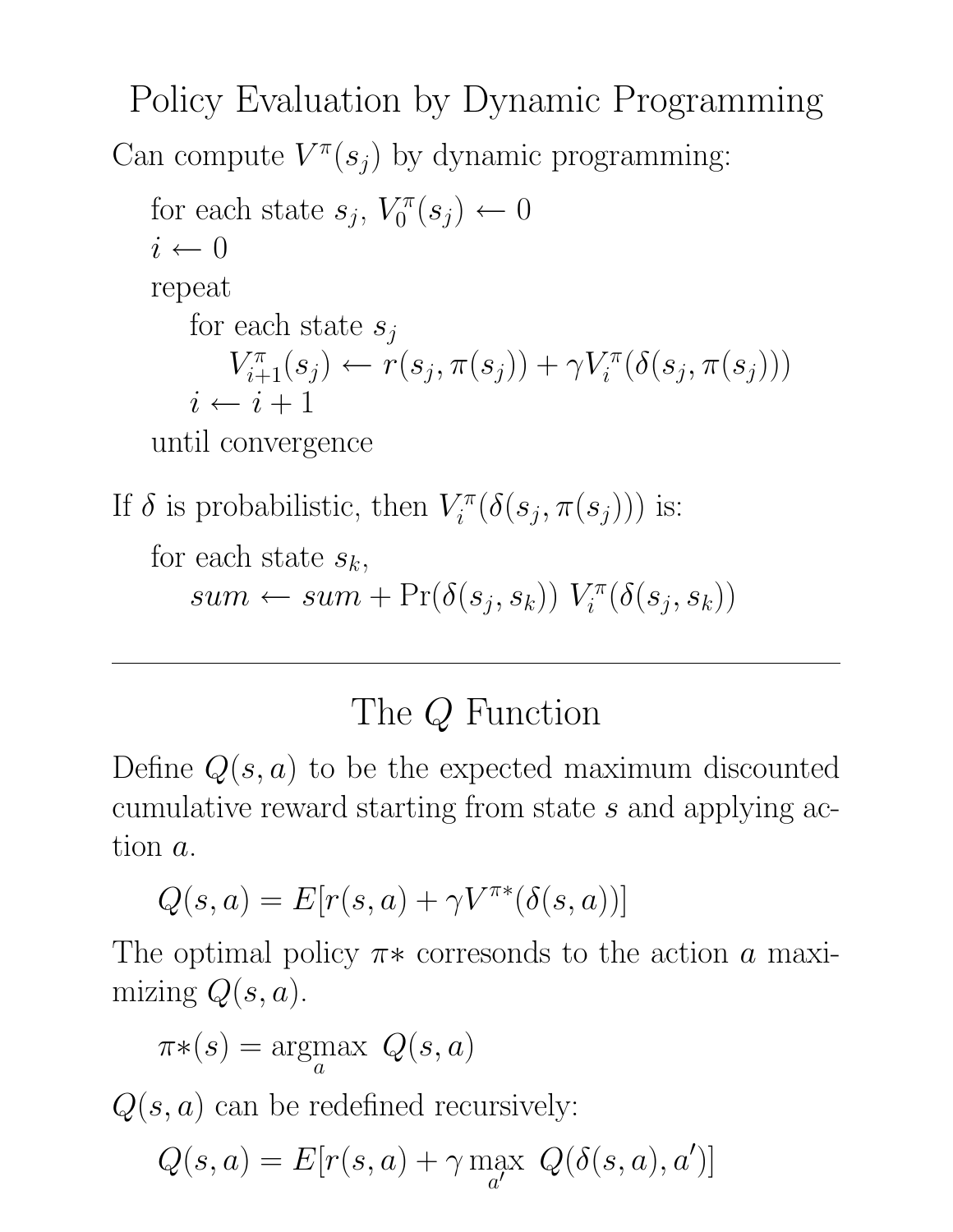#### The Q Learning Algorithm

The Q learning algorithm maintains an estimate  $\hat{Q}$  of the Q values. The following algorithm generalizes the one in the book nondeterministic MDPs.  $\eta$  is a learning rate.

# Q-learning

For all states s and actions  $a, \hat{Q}(s, a) \leftarrow 0$ . Repeat (for each episode)  $s \leftarrow$  initial state While s is not terminal Select and execute an action a from s Receive reward  $r$  and observe new state  $s'$ 

 $\hat{Q}(s, a) \leftarrow (1 - \eta) \hat{Q}(s, a) + \eta(r + \gamma \max_{a'} \hat{Q}(s', a'))$  $s' \leftarrow s$ 

# Exploration

How should action a be selected? The  $\epsilon$ -greedy strategy selects the best action (based on  $\hat{Q}$ ) with prob.  $1 - \epsilon$ . Otherwise, it randomly selects an action.

The Q algorithm has problems with  $\epsilon$ -greedy. In the following environment, it walks off the cliff too much.

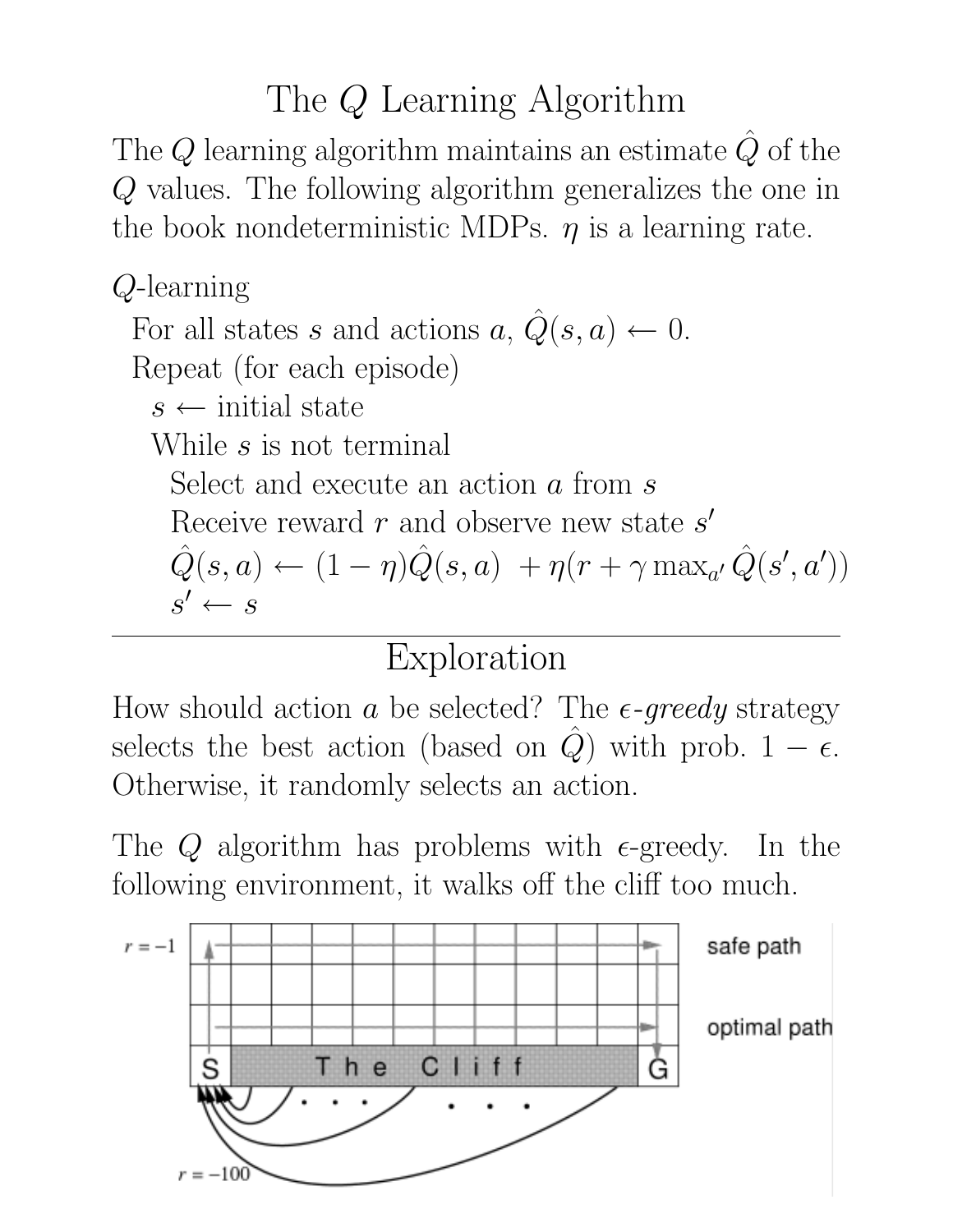#### The Sarsa Algorithm

The Sarsa algorithm is better when using  $\epsilon$ -greedy.

Sarsa-learning  
\nFor all states s and actions a, 
$$
\hat{Q}(s, a) \leftarrow 0
$$
  
\nRepeat (for each episode)  
\n $s \leftarrow$  initial state  
\nSelect action a from s (ε-greedy)  
\nWhile s is not terminal  
\nExecute action a  
\nReceive reward r and observe new state s'  
\nSelect action a' from s' (ε-greedy)  
\n $\hat{Q}(s, a) \leftarrow (1 - \eta)\hat{Q}(s, a) + \eta(r + \gamma\hat{Q}(s', a'))$   
\n $a \leftarrow a'$  and  $s \leftarrow s'$ 

#### Function Approximation

In many environments, the states are not a small finite set. Consider representing games like chess or checkers.

Often, the state and action can be represented by a vector  $x$ , and the Q function by a linear function  $w \cdot x$ . For example, the Sarsa  $\hat{Q}$  update can be replaced with:

$$
\mathbf{w} \leftarrow \mathbf{w} + \eta (r + \gamma (\mathbf{w} \cdot \mathbf{x}') - (\mathbf{w} \cdot \mathbf{x})) \mathbf{x}
$$

where **x** represent state s and action  $a$ , and **x'** represents state  $s'$  and action  $a'$ .

If a more complicated function is desired (e.g., ANNs), the generalized delta rule can be applied.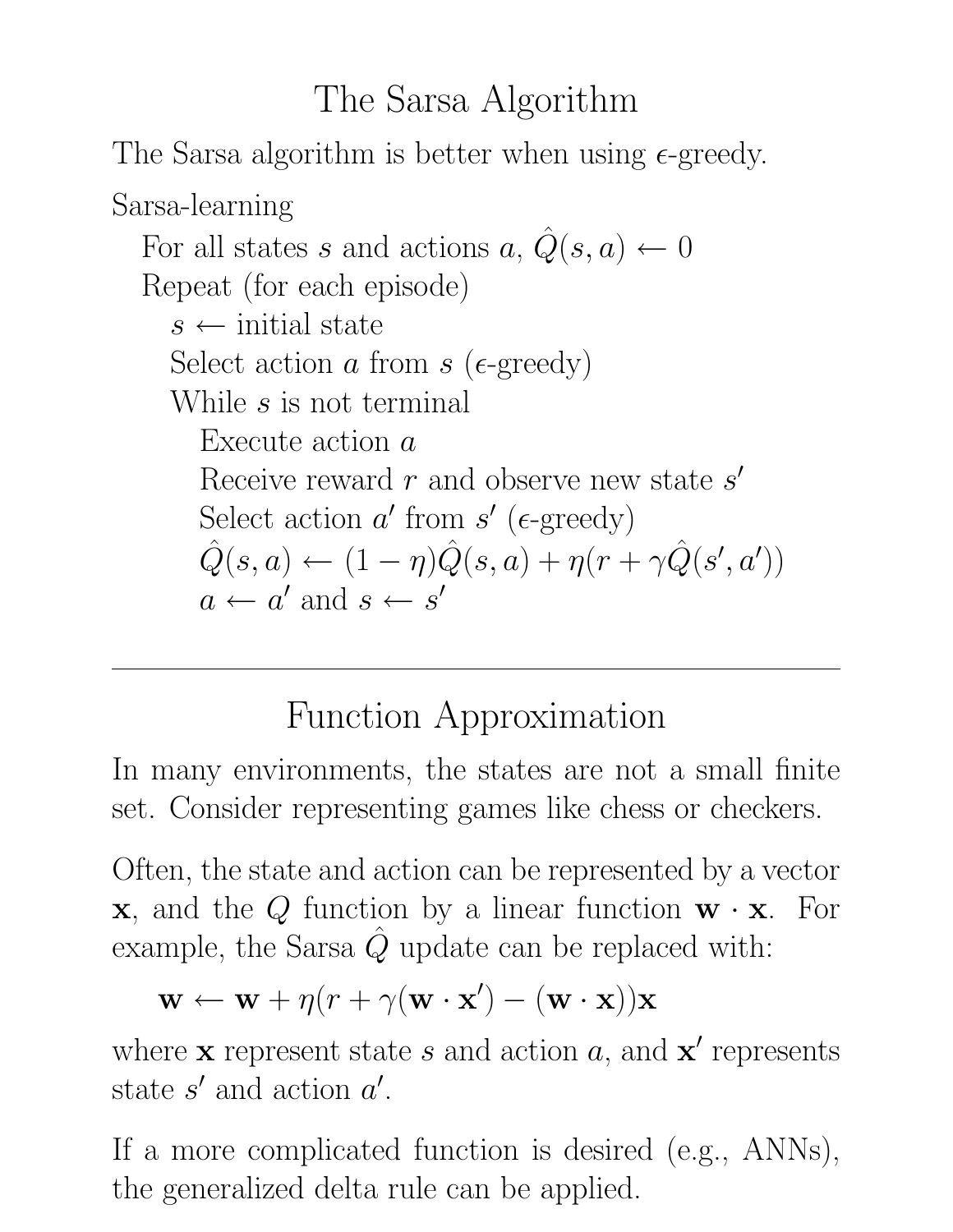#### The Temporal Difference Algorithm

Given a sequence of states  $s_1, s_2, \ldots$  and rewards  $r_1, r_2, \ldots$ , the goal is to learn  $V(s)$ , the expected cumulative discounted reward.

 $TD(0)$ Initialize  $V(s)$ Repeat (for each episode)  $s \leftarrow$  initial state of episode While s is not last state of the episode Receive reward  $r$  and observe next state  $s'$  $V(s) \leftarrow (1 - \eta)V(s) + \eta(r + \gamma V(s'))$  $s \leftarrow s'$ 

## Comments on  $TD(0)$

Temporal difference learning is a generalization of Q learning.

The reward is assumed to be a (possibly probabilistic) function of the current state.

 $r + \gamma V(s')$  is treated as an estimate of  $V(s)$ .

Over a finite number of states,  $TD(0)$  converges to an locally optimal estimate of  $V(s)$ .

For more information, see R. S. Sutton and A. G. Barto (1998). Reinforcement Learning: An Introduction, MIT Press. Part of the notes come from this online book.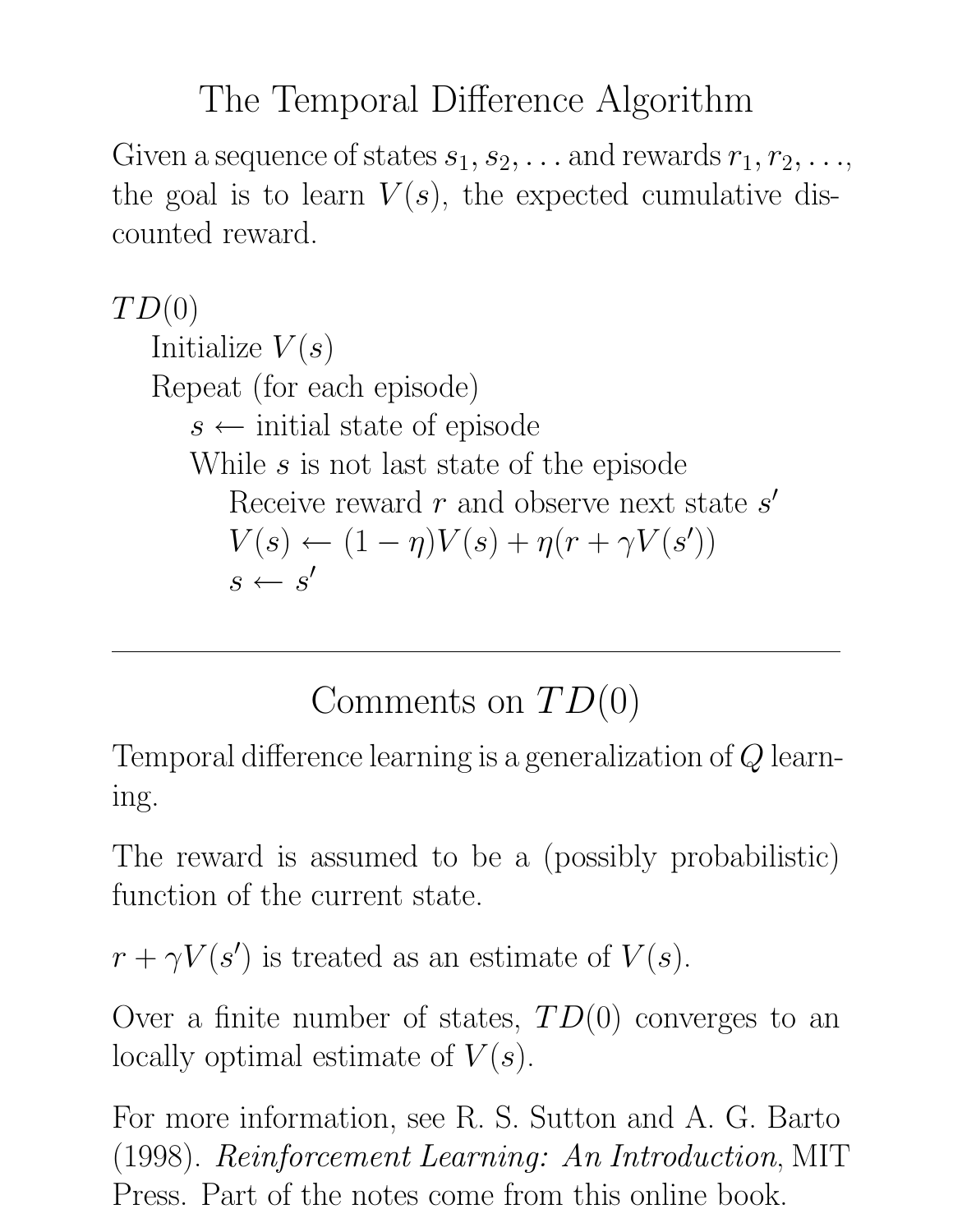Which State is Better in 11-State Robot Environment



Convergence to Q Values in 11-State Robot Environment  $(\gamma = 0.9, \eta = 0.1, \epsilon = 0.1, 10 \text{ runs})$ 

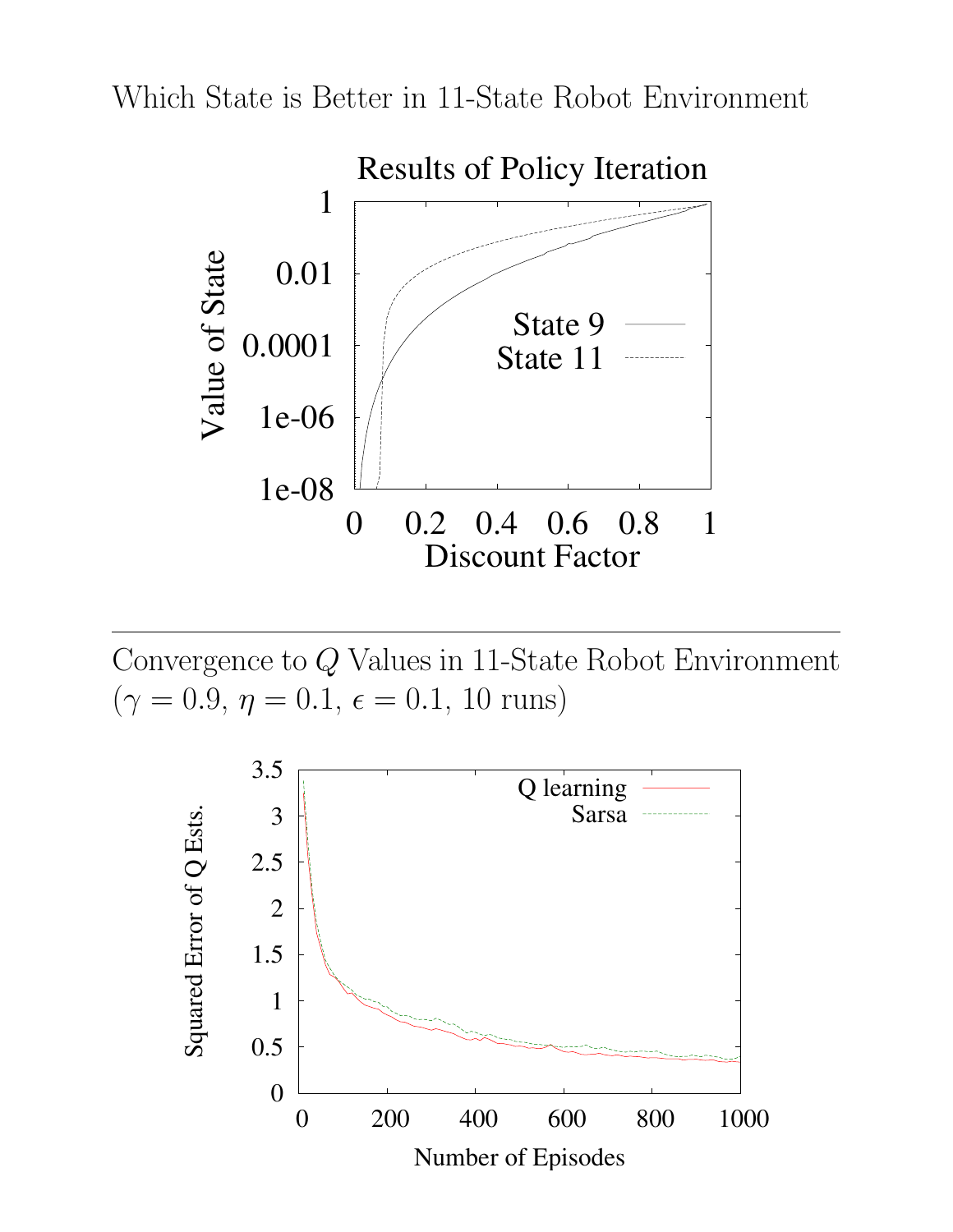Rewards in 11-State Robot Environment ( $\gamma = 0.9$ ,  $\eta =$  $0.1, \, \epsilon = 0.1, \, 10 \, \text{runs}$ 



Convergence to Q Values in Cliff Environment ( $\gamma = 0.9$ ,  $\eta = 0.1, \, \epsilon = 0.1, \, 10 \text{ runs}$ )